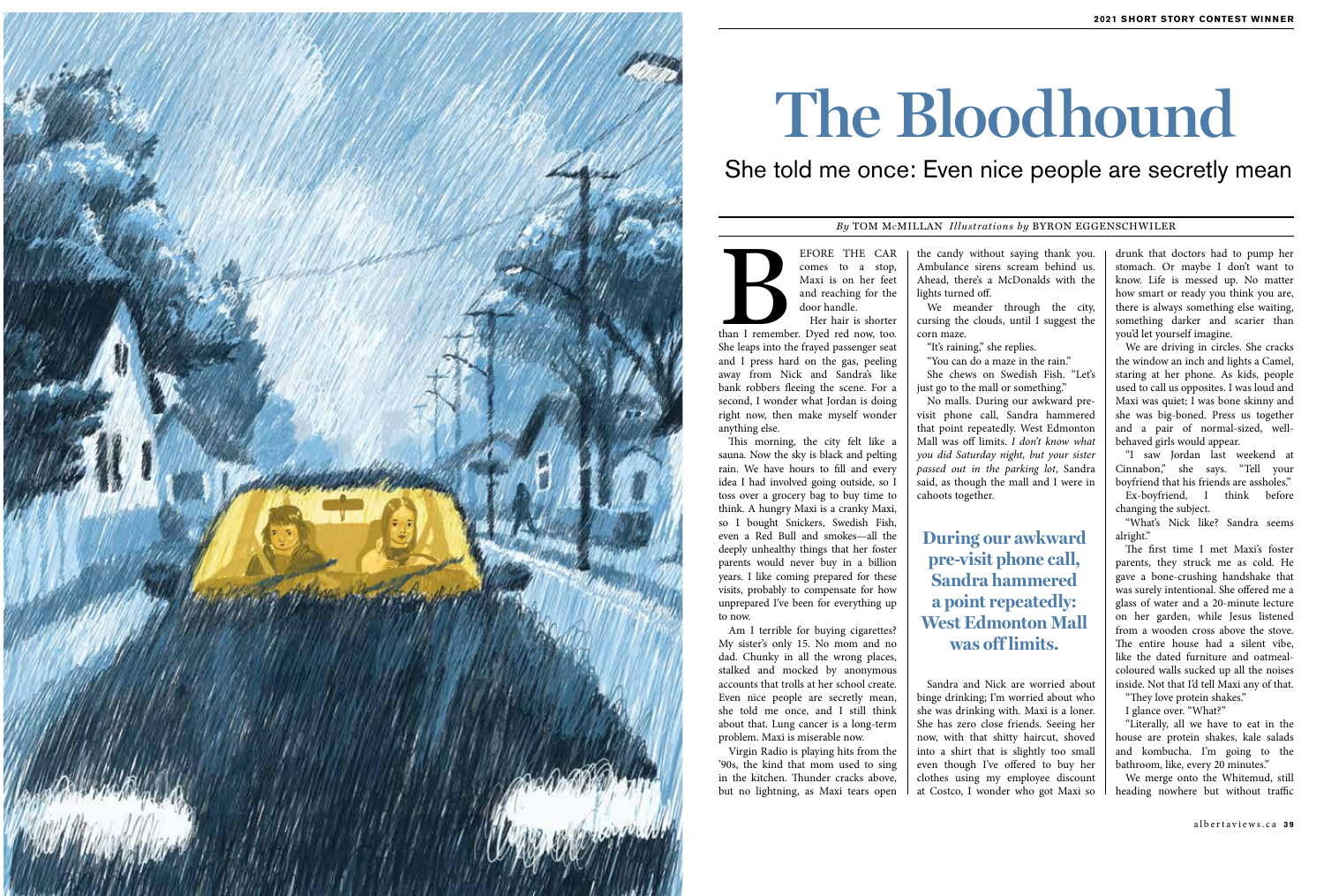lights. "Heathy food is a good sign. It means they care, right?"

No response from Maxi. Just a look that tells me to stop being stupid.

"I heard something happened at the mall," I continue, shifting into the sisterly advice portion of our trip.

"They're liars."

"Who? Nick and Sandra?"

"All of them. That social worker doesn't even reply when I text."

We have to do something. We can't just cruise around, wasting gas all night. I scan the passing streets for ideas while Maxi complains about getting ghosted by her social worker and about Nick searching her backpack like she's a drug mule. She jokes about turning anorexic this summer.

Cracking the Red Bull, Maxi does this thing where she grins as she drinks. For a second, I see our dad.

"So you didn't get drunk and have your stomach pumped?"

She rolls her eyes and sips the energy drink. "Are we going to the mall or what?"

Once, Maxi got lost in West Edmonton Mall. This was years ago, back when it was the biggest mall in the world, a preposterous combination of retail stores and theme park attractions. There were sea lions and submarines, roller coasters and waterslides. An ice rink. An indoor lake. To us, the mall was a circus that would never leave town.

We were waiting in line for the submarine ride when Maxi vanished. Our dad, talking on his cell phone, never noticed, but I did. One moment she was standing beside me. The next, there was no sign of her, just wave after wave of Boxing Day crowds. Dad called security, but I was like a bloodhound, racing from store to store, tracing her scent. Eventually I found Maxi hiding on the pirate ship that the mall rents out for parties, watching the sea lion show across the lake. She squeezed my chest so hard it hurt to breathe.

Dad loved telling that story. It was so central to me and Maxi, told and retold so many times that I can imagine every detail, even though I have no memory of it. Eyes closed, I picture myself searching for her. I see myself darting between gaps in the rushing crowd. What 7-year-old can track a toddler in a crowded mall? What child climbs aboard a replica of the Santa Maria, sensing her sister is hidden inside?

West Ed isn't the biggest mall in the world anymore. It's been knocked down to sixth or seventh. The stores are mostly yuppie brands, the food courts are nasty and animal rights activists keep petitioning to get the sea lions removed. They say the living conditions are inhumane.

"The rain is slowing," I say, as though Maxi isn't sitting right beside me, watching the same windshield wipers wave.

The corn maze is just outside the city. I haven't been in years and have no idea how the place ever got started. Maybe some farmer was bored or maybe he figured there was more money in letting people wander through his crop than in harvesting it. A girl in my high school lost her virginity in the maze, which always struck me as tragic. Sex is enough of a maze already. Jordan kept telling me how bad I was at it.

"You just lie there," he complained, but what else was I supposed to do?

### **Maxi stares out the window. Silence means her brain and heart are having a tug-of-war over her tongue.**

Pulling off the highway, we drive west, gravel crunching under the tires. I stop the car. A chained gate blocks the turnoff to the grassy area where vehicles once parked. The farmhouse that sold T-shirts and crabapple jelly sits abandoned, and a crop that's definitely not corn bursts through the field.

Maxi is not impressed. "We drove all that way for this?"

"When I was in high school, people used to hook up in the maze." Her face wrinkles in disgust, so I add, "Don't you remember Dad and Mom taking us here?"

Maxi stares out the window. Silence

means her brain and heart are having a tug-of-war over her tongue.

"I wrote her a letter," she says. "I just need to find Mom's email address."

Good luck with that. What Maxi doesn't know is that I tracked our mom down a few months ago. A friend of mine from high school heard from his stepdad that she was living near Brampton. It took a week to find the phone number and another week to get her to answer my calls.

Our mom's voice used to ring through the house like a smoke alarm. The woman on the other end of the phone sounded thin and scratchy. She could've been a stranger.

"Dad's dead," I said. "He was driving home late one night and got T-boned by some drunk. Well, they were both drunk."

A beat passed.

"Nobody told me," Mom said eventually.

"Nobody knew how to get ahold of you."

"So, Carson's dead." I heard a lighter spark. "It's like a bad dream."

"Maxi needs a place to live. Children's Services is putting her in foster care unless we find a place for her."

She exhaled a drag of something. "Ask your grandparents to take her."

"They wouldn't even pay for the funeral."

"My life's a mess right now. You're over 18, right?"

"This isn't like losing her at the mall. I can't save her on my own."

"Oh, honey, has nobody told you?" Another drag washed over the line. "That story's bullshit. Carson had you girls playing hide-and-seek in that mall so he could get pissed on Bourbon Street."

"You're lying."

"I'll send money as soon as I can," she mumbled before I hung up.

When she and Dad used to fight, the shouting got so loud it shook the dishes. After Mom left, our house fell silent. Dad drank PC Pilsner until he passed out watching TV in the basement. Maxi started eating meals in her room. I moved in with Jordan and visited as little as possible.